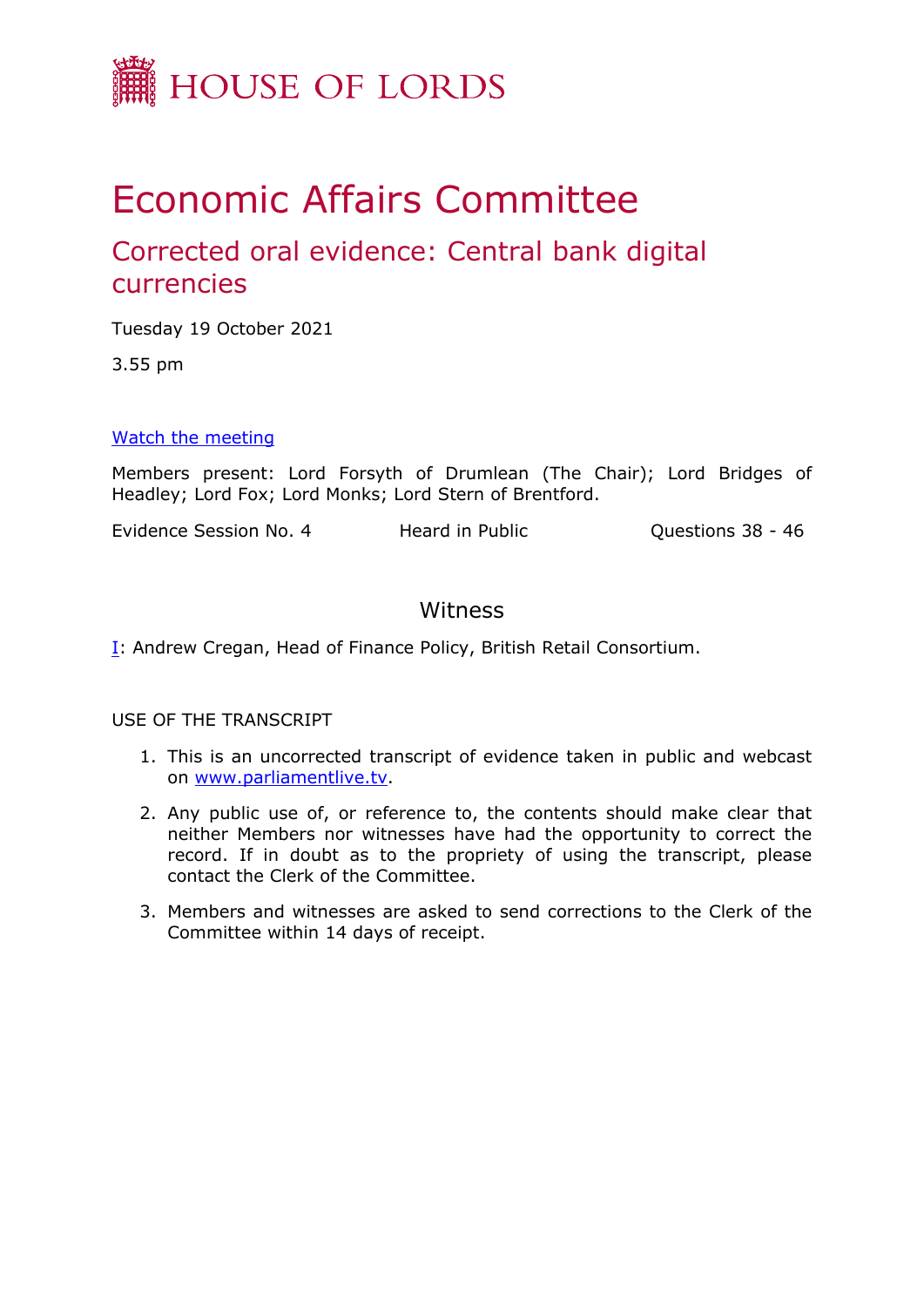# <span id="page-1-0"></span>Examination of witness

#### Andrew Cregan.

Q38 **The Chair:** Mr Cregan, welcome to this second session of the committee. Perhaps I could begin by asking you the first question. Do you agree with Sir Jon Cunliffe that digital currencies could trigger financial instability and should be regulated as a matter of urgency?

*Andrew Cregan:* Sir Jon is the deputy governor of the Bank of England with responsibility for financial stability. If that is what he thinks, who am I to argue?

Seriously, yes, I do. People see cryptocurrency as a promising investment, a panacea for world ills, in some countries across the world as a more stable currency than their own national currency, or maybe it is a channel selected to pay a ransom in a hostage crisis, who knows, but for whatever reason people do use digital currencies. They are used widely and they continue to grow. There are millions of people using cryptocurrencies in the UK and across the world, and the total market value for cryptocurrencies rose above \$2 trillion again this summer.

It is substantial enough, certainly, for financial instability. There are certainly risks involved and substantial harm. The *Times* reported in 2019 on a cryptocurrency Ponzi scheme, OneCoin, which duped ordinary people out of billions before its chief went missing. The *Times* described it as one of the biggest scams in history.

Essentially, this is really a matter of prudential regulation and financial stability, and Sir Jon is in a far better place to judge the need for regulation of digital currencies than the BRC.

**The Chair:** One place where you are in a good place to judge is: is there a trend towards accepting alternative means of payments? For example, do many large or small retailers currently accept privately issued digital currencies as payment?

*Andrew Cregan:* Yes and no, I think, with this one. I will take it in two parts. Yes, there is a trend towards using alternative means of payment. The BRC has been engaged with the open banking implementation entity and a range of new and innovative payment providers for years to help develop open API infrastructures that will work for consumers and the retail industry and I hope will some day achieve a critical mass that could pose a serious threat to the absolute dominance of the anti-competitive card payments industry in UK retail payments, with all the excessive costs and charges and abuse of market dominance that comes with that.

As it stands, open banking payments reached a high of one million transactions per month earlier this year. Twelve million transactions a year is good. It is a drop in the ocean in the context of 17 billion retail transactions per year, but it is growing. According to our annual payment survey, published last month, alternative payments doubled its share in retail sales from 2% in 2019 to 4% last year, accounting for £16 billion of retail sales. The New Payments Architecture, too, is supposedly being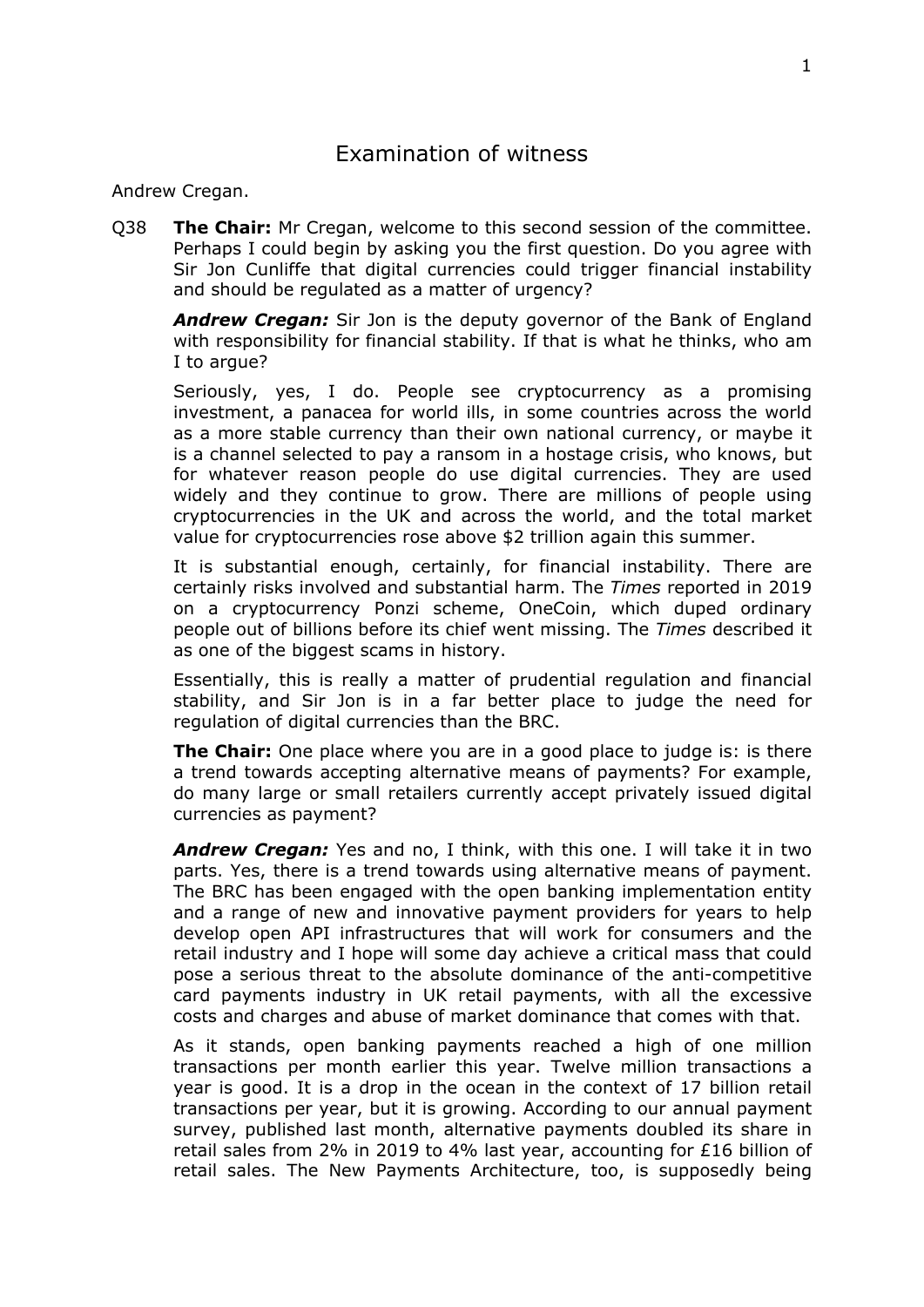designed with retail payments in mind, and it remains to be seen what impact solutions such as requests to pay could have on the market.

To the second part of the question on how much of these alternative payments are currently constituted by digital currencies, by and large it is none. I am sure you could find a retailer somewhere to tell you that they do accept a digital currency but, as I have said to the handful of fintech journalists who have approached the BRC over the years when they have been poised to write about the rise of digital payments, "When is the last time that you paid for your weekly shop with Bitcoin?" These developments are exciting for some people but, for the majority of customers, there is no demand to use it and, therefore, hardly any retailers offer it as a payment channel today.

Q39 **Lord Monks:** This is a question about the motivation for introducing digital currencies. Do you think the motivation is about benefits to consumers and customers in the retail sector or could it be an initiative basically to try to protect the banking system from all the things that are going on around the edges, including bitcoin-type developments? Or is it simply that others are doing it, we had better do it, too, or we will lose a significant part of the transactions that already take place in this country?

*Andrew Cregan:* Those are good questions. In terms of what the Bank's intentions are, it remains to be seen. I think we are in an exploratory phase. If a central bank digital currency is pursued, then for many the devil will be in the detail. The Bank of England appears to indicate that it sees the greatest benefit of a central bank digital currency in providing enhanced resilience and trust in the financial system, but innovation, particularly in payment applications, is another of the major potential benefits. Some are calling for this CBDC to be available, initially at least, as a wholesale proposition only, but in the BRC's view this would be a missed opportunity for increased payment diversity, encouraging financial inclusion, and improving cross-border payment.

It is clear that the market is moving, and the crypto currencies and assets are in increasing demand by consumers. The demand for CBDCs and stable coins is only likely to grow. To expand on that, for many, or for most, stable coins are a half-way house between fiat money and cryptocurrencies. If cryptocurrencies are the relatively wild west of global finance and payments, it makes sense to at least regulate and police the border. A CBDC could be considered as an ultimate stable coin.

The early rollout of a central bank digital currency could bring other major benefits to the UK economy. China's new digital yuan is expected to be used primarily for retail payments in China, and for whatever reason other countries are likely to follow suit with their own CBDCs. These developments themselves will make it more likely that people will use digital currencies in the future and that their influence will grow and, along with it, the use cases for digital currencies. The UK has hitherto seen itself as a pioneer in payments, so there is a question for the UK Government and regulatory authorities as to whether we could, without a central bank digital currency, be left behind other markets as fintech players move elsewhere to experiment with and develop products and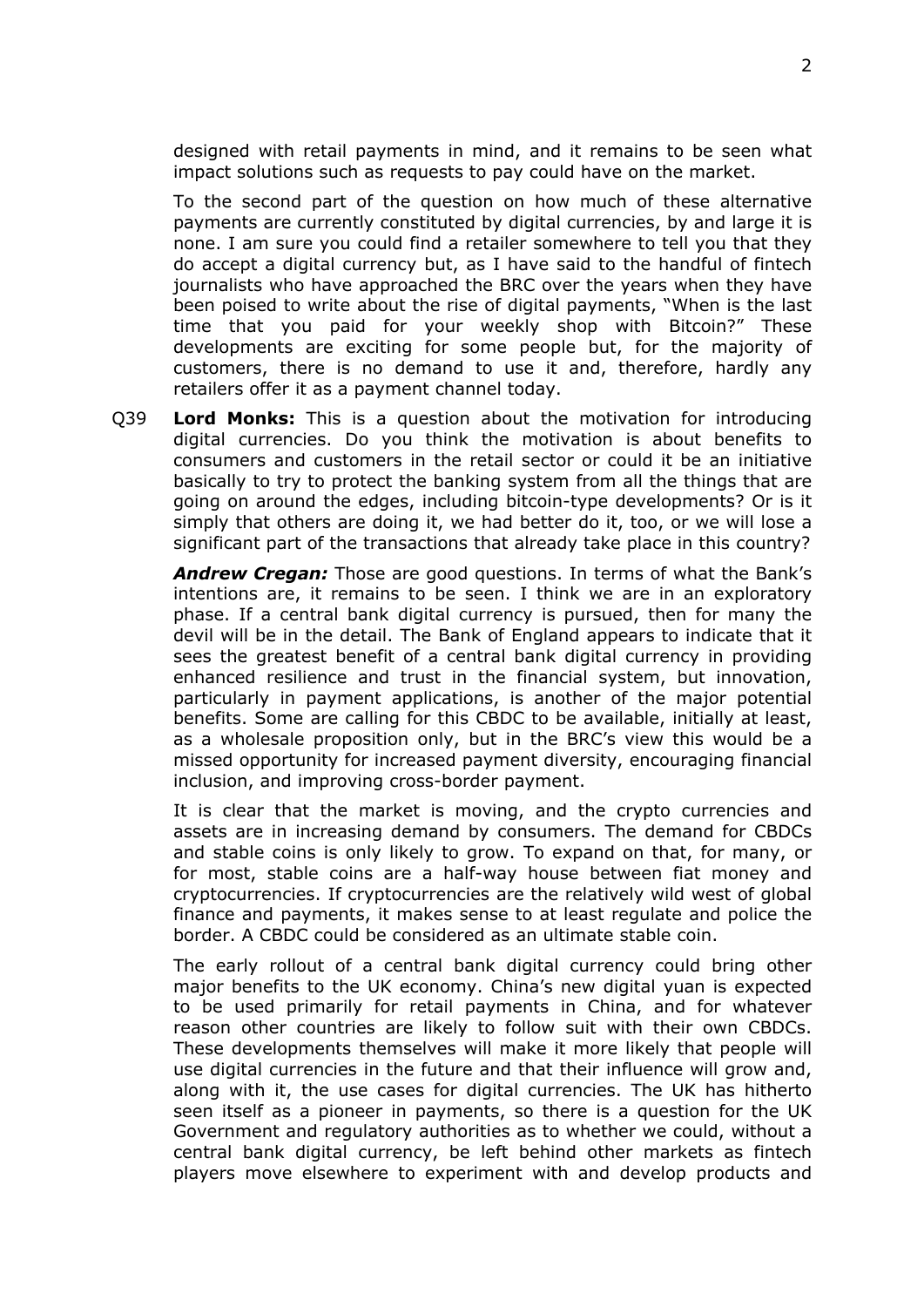propositions for retail payment services that are based on central bank digital currencies and new digital money.

If the work to date in the UK in developing the New Payments Architecture, open banking and open API infrastructures puts the UK at a competitive advantage, surely it makes sense for the UK to leverage that fintech expertise in this brave new world of digital currencies. I have recently joined the Bank of England's central bank digital currency engagement forum; I assume that is one of the reasons I am here. I am encouraged by the work that the Bank of England has already done in this space. The BRC is supportive of these core principles identified by the Bank that will guide its future exploration of CBDC: first, financial inclusion—it should have a high degree of accessibility; secondly, a competitive CBDC ecosystem, with the Bank providing a minimum level of infrastructure and the private sector taking the leading role in responding to the needs of end users; thirdly, protecting users' privacy, notwithstanding measures to tackle fraud and money laundering; and, fourthly, as the retail industry has no interest in monetary or financial instability, we are fully supportive of the Bank's primary focus for CBDCs on the benefits that those could bring to payments.

**Lord Monks:** You represent the retail industry. Can you envisage a situation developing where, for example, I am responsible in a company for purchasing a fleet of vehicles and I want to pay in digital dollars or digital euros? What would the response be there? One thing that is worrying me more and more about this particular exercise is the competitive nature of it between central banks making their currency the important one for international trade. I want to pay in dollars. What would you say?

*Andrew Cregan:* We are looking at solutions that will not be here and delivered tomorrow. We are looking at some time before the delivery of a central bank digital currency and the overlay services that sit on top of that. Something else that is already significantly in train and being led by the G20 is the greater facilitation of cross-border payments, and there are a number of initiatives that are taking place there. There is significant scope for the reduction in friction of cross-border payments through new digital money and central bank digital currencies, and the overlaid payment services that are based on those.

The answer to your question remains to be seen, because this is still a very exploratory area. As I say, the devil will be in the detail in terms of what the Bank of England and the Treasury decide for the design of a UK CBDC. If there is the scope for those innovative overlay payment services and things that can be used for foreign purchases, and there is progress in that G20 work for cross-border payments, there is a significant opportunity to be able to reduce the friction in the kinds of transactions that you were talking about. I am not sure whether that is the point you were trying to address.

**Lord Monks:** If we have competitive central bank currencies, and people are talking about choice and so on, people will look around for the best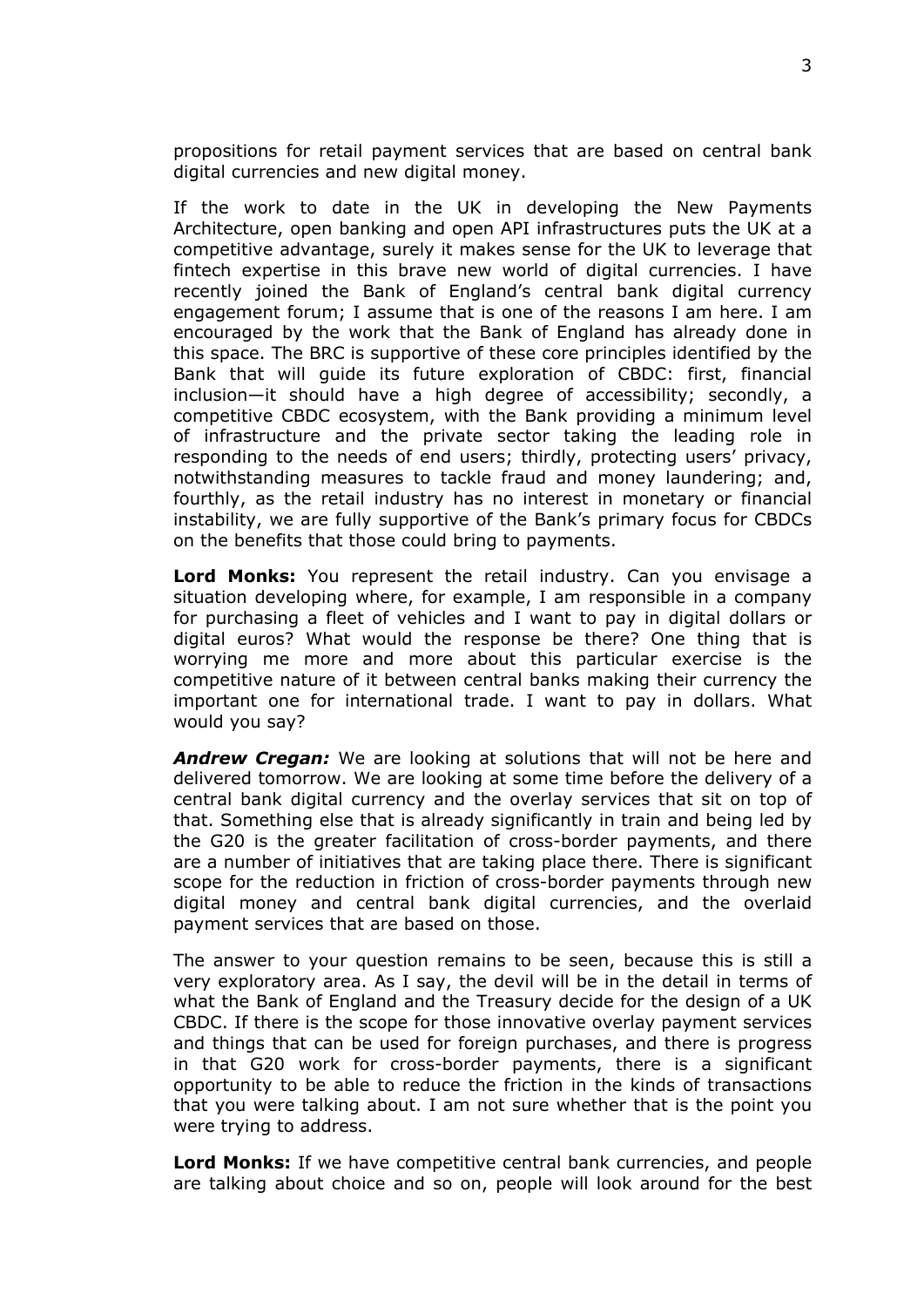currency to do their deals in; in some cases the ones that are least regulated, in other cases the Canada-type example that has already been cited to us today, which is very well regulated.

*Andrew Cregan:* In some ways, does that not happen today? Do businesses not sign cross-border contracts that hedge in foreign currencies?

**Lord Monks:** Yes. There is an exchange rate issue and how that is dealt with. The central bank at least has control of its currency to a very high degree. I do not see that it would have very much influence in this competitive world of digital currencies.

*Andrew Cregan:* I am missing the question.

**Lord Monks:** If France has a euro central currency, and others in the eurozone, if America has a dollar digital currency, and us with a pound, just take those three, if you are an international business buying a fleet of trucks you might choose which one you will do it in and which one will give you the best deal. Obviously, people already worry about the varying values of currencies, but it seems to me this is a whole new dimension that is being opened up by the digital currency.

*Andrew Cregan:* Yes. I suppose, yes. I do not think I am the bestplaced person to address some of these points. The rise of digital currencies should bring with it a great deal of interoperability between the different new stable coins or central bank digital currencies.

**The Chair:** Are you saying you are in favour of competition in money?

*Andrew Cregan:* The BRC does not have a position on whether or not we are in favour of competition in money. That is something I would have to go away and consult with colleagues and members about and come back to you.

**The Chair:** It is central to Lord Monks's question.

Q40 **Lord Fox:** I will reverse it and look at it from the other side. Rather than looking at it from the consumer point of view, let us look at it from the retailer point of view. If I am selling something in the United Kingdom that is a long lead time commodity or product that I am importing from the United States, the perfect hedge is for me to charge dollars for that. I imagine you would support your members who wanted to do that kind of perfect hedge, given that you represent retailers. That sort of flexibility, the sort of thing that the Lord Chair was talking about there, the ability for retailers to, in a sense, hedge or protect themselves against currency fluctuation by having competitive currencies within the United Kingdom, would be an advantage, would it not?

*Andrew Cregan:* Yes, it would.

**The Chair:** Okay. You did not need to consult.

*Andrew Cregan:* Thank you, Lord Fox, for making that clear.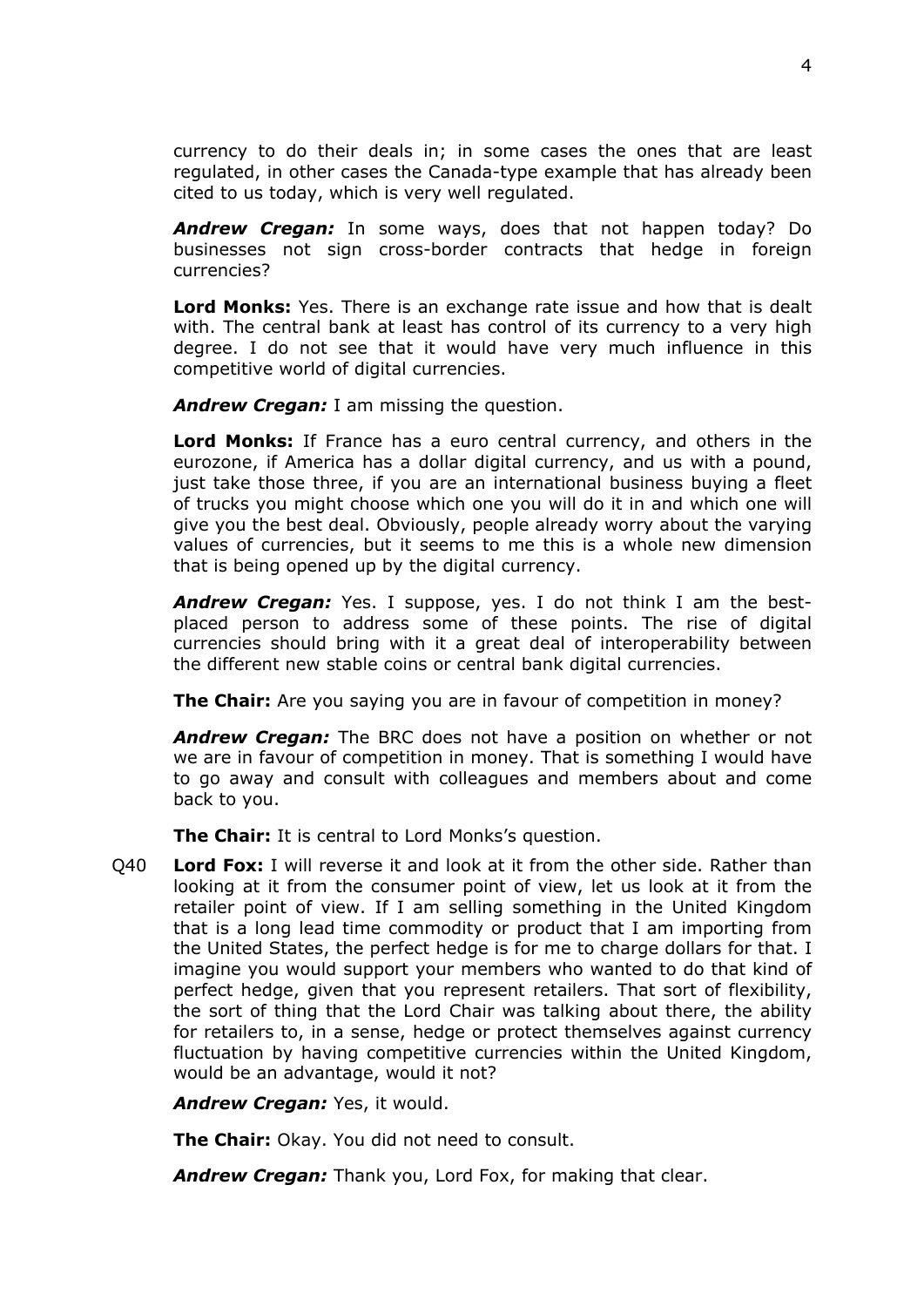Q41 **Lord Stern of Brentford:** Given the understandable remarks you made about the cost to retailers of the credit card system and how it works, I take it you would see benefits to a central bank digital currency to retailers. Tell me if I am mistaken. Could you describe how those benefits would work? Do you see different kinds of competition developing as a result?

*Andrew Cregan:* Yes, definitely. We see that it is an attractive proposition in terms of competition, innovation and transparency in payments, which is ultimately what the British Retail Consortium is looking for in the public policy space, given that retailers conduct over 50 million retail transactions a day and turn over £400 billion in a year. Yes, we want those outcomes, and I believe that a CBDC could be helpful in achieving those outcomes. If it were just a matter of utility and functionality, essentially credit cards and debit cards today function extremely well, but cost is one of the major concerns about these payment solutions for retailers, and has been for 30 years. In the early 1990s the BRC first logged a complaint with the European Commission, and later in the 1990s with the OFT here. That is one of the things that led to the introduction across Europe of the interchange fee regulation, although unfortunately that has been sidestepped by the card payment industry.

Other areas have been looked at. We need to see effective regulation of card payments, but there are other areas that the Government and regulator have been considering in terms of developing interbank payments and overlay services, whether that is open banking or whether that is in the New Payments Architecture. I talked earlier about how the adoption of these novel interbank payment solutions will be driven by consumer demand and what is cheaper for the merchant to use. The pricing of that will be a driving factor. Here I think it is important to talk about the rails, and that is where the CBDC comes in.

The BRC had objected to Mastercard's acquisition of Vocalink several years ago, and it has since queried whether the PSR—Payment Systems Regulator—would consider mandating a divestment of Mastercard over Vocalink. The PSR has not proposed that structural separation but is bringing forward some measures to impose operational separation to mitigate the risks associated with that provider's dominant position. If all these new interbank payment solutions operate on faster-payment Vocalink rails, it puts a major organisation that is a big player in cards but also now a big player in the interbank payment system—in a potentially anticompetitive position.

The rails that the Bank of England is proposing to develop for a central bank digital currency could deliver exactly the same benefits Pay.UK and the Payment Systems Regulator generate with the New Payments Architecture, where those competitive overlay payment services are provided by a range of private sector operators. That is also something we can get with CBDCs, and, certainly from my understanding, is envisaged by the Bank of England, for the development of competitive payment services with CBDCs. Sorry for the long way there, but yes,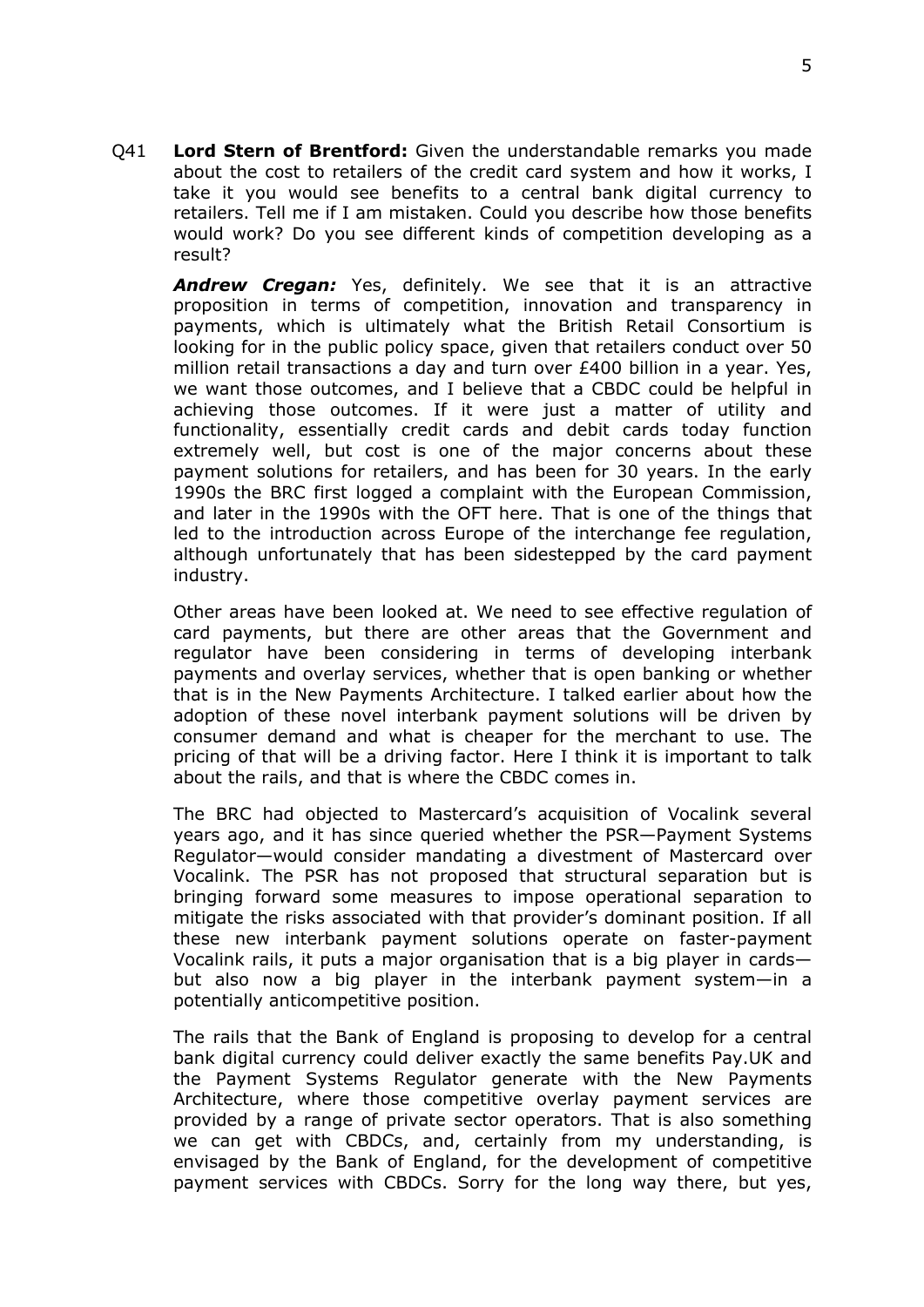there is potential for CBDCs to substantially support competition, innovation and transparency in retail payments in the UK.

Q42 **Lord Stern of Brentford:** In principle, it should bring down costs and increase demand. Would it to a substantial extent put the credit cards business not out of business but down very substantially?

*Andrew Cregan:* It could create the pressures to do that. The driver for whether or not these theoretical future overlay services for a central bank digital currency will be successful are the same factors that decide the success of interbank payments today, in meeting the objectives of the Government and regulator here, as well as in the European Union, where those competition objectives have been set.

**Lord Stern of Brentford:** Do you think it will bring down prices and stimulate demand as a result of lowering the cost of the transaction?

*Andrew Cregan:* There is definitely substantial opportunity to do that. It really depends on how these overlay services work. Sorry, the factors that is what I was getting to. I lost my train of thought. The factors of success will be driven first and foremost by consumer demand. Is there consumer demand for these overlay services of CBDCs, of interbank payment services like open banking, or New Payments Architecture services like Request to Pay, or for any of these new payment initiatives that are out there? What is the consumer demand for it? That will be driven by functionality and utility. Does it offer something that is in excess of what I already experience as utility, what we all experience as utility, from more traditional payment methods such as cards?

Also, what are my consumer protections there? We have a very limited regime in terms of consumer protections for these new novel payment methods, as it stands today. Also, incentives, because if you have all those things in place, why, as a consumer, will I ditch what I am very used to? Some 81% of retail transactions in the UK are made by a credit card or debit card. People are comfortable using that. I have grown up using that. I have no inclination to move away from using that. People would need to be incentivised to move away from that, either by providers or by retailers themselves. The only way a retailer could incentivise that is if it is more cost effective. As well as the driver having to come from consumer demand, it needs to come from it being a viable business alternative for retailers to offer.

Q43 **Lord Bridges of Headley:** To try to wrap this up, can I please have a yes or a no? In your mind, the main motive for the BRC to adopt CBDCs is to get more competition in payments, yes?

*Andrew Cregan:* Yes.

**Lord Bridges of Headley:** Great. Therefore, under the system you are looking at, coming back to this rails point, you are saying that the dominant players in payments will be what, in competition with more players on a platform provided by the CBDC, is that right?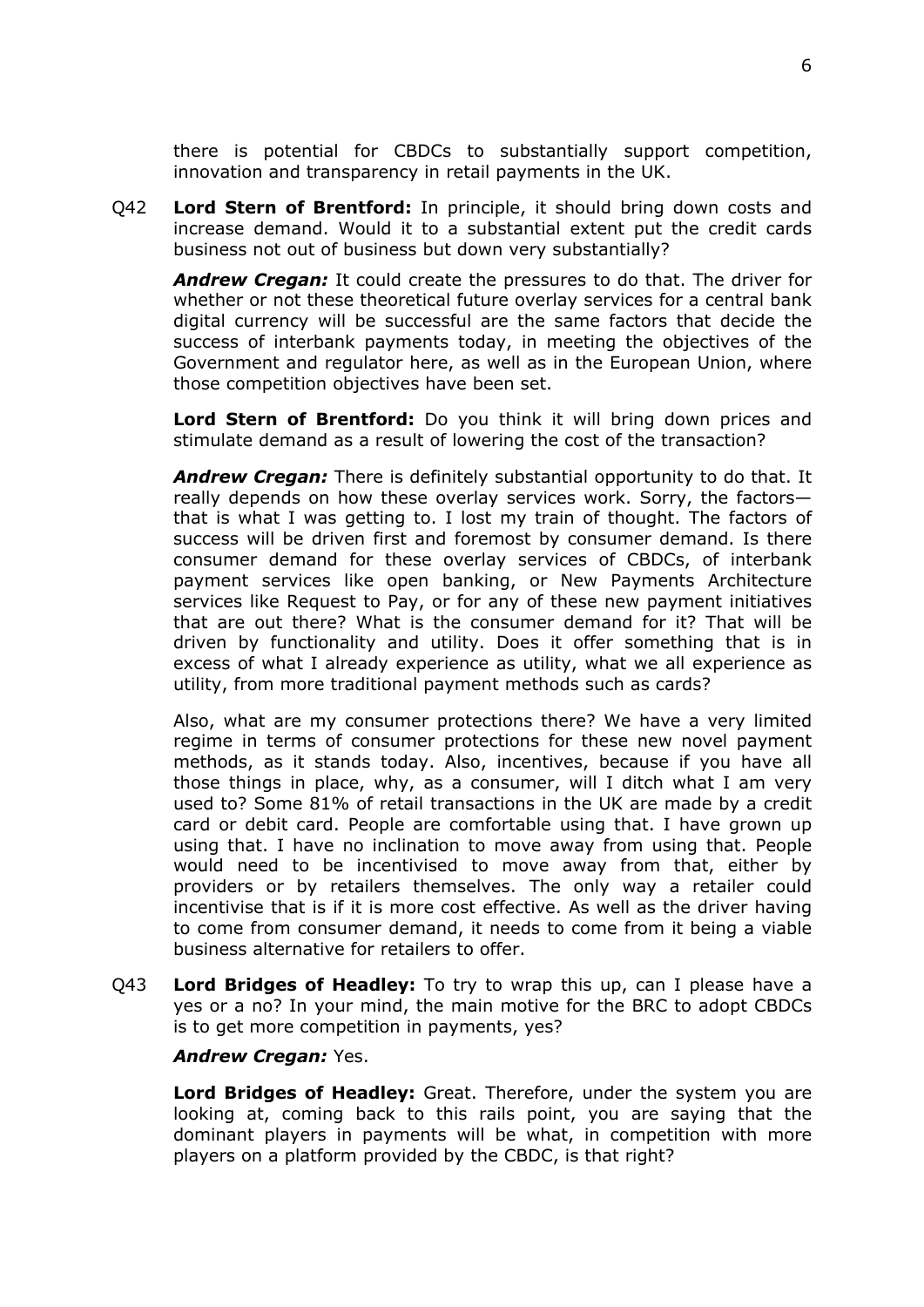#### *Andrew Cregan:* Yes.

**Lord Bridges of Headley:** They will still be there. You are thinking that more people will come in and function. I am just trying to understand how this will happen. The reason I am asking is that it is not as if, as you were saying, the payment system is not undergoing enormous disruption. We know it is. As you know better than anyone, people now use their phones and smart watches to pay through different tech platforms, and so on. I want to understand why we need to go through all this to get to the disruption you are looking for. You yourself have said there are various initiatives under way. Why are we going through all this?

*Andrew Cregan:* When it comes to using things such as wearable devices and mobile phones to pay for goods and services, in many cases those are card-based payments. It is simply your card details uploaded on to your phone or watch.

**Lord Bridges of Headley:** But they are still being disintermediated in the banks.

*Andrew Cregan:* Yes, but the card costs that are levied on the retail industry and in train the consumer, are still substantial and growing all the time.

**Lord Bridges of Headley:** Why will we get more competition?

*Andrew Cregan:* Why more competition? It is not really about that. It is about why we are having a conversation about central bank digital currencies and payment overlay services that could come with that. We have been talking about enhancing competition in the payments industry for years, with those interbank payment initiatives that I have probably talked about enough. The difference is that those things had to be designed, partly in response to a Competition & Markets Authority ruling and partly due to the revised payments services directive—PSD2. They have facilitated the development of these interbank measures. The reason we are talking about CBDCs is different. That is more organic. That is because there is already \$2 trillion worth of virtual currencies being used across the world. People are using stable coins as a platform in and out of fiat currencies and the cryptocurrency world. There are dangers there. It is something that should be regulated as much as possible to protect people from harm.

New digital money is well-used and a growing area of the financial and payments system, and it is likely to move more and more in future years into retail spaces, and move into more use-cases. The question is not whether or not CBDCs or new digital money is desired, or whether or not it has a future. We already know it does; that is why we are talking about it. The other things, the interbank things, are things that have been crafted out of regulatory or government competitive initiatives. The thrust behind how we got to where we are with new digital money is very different.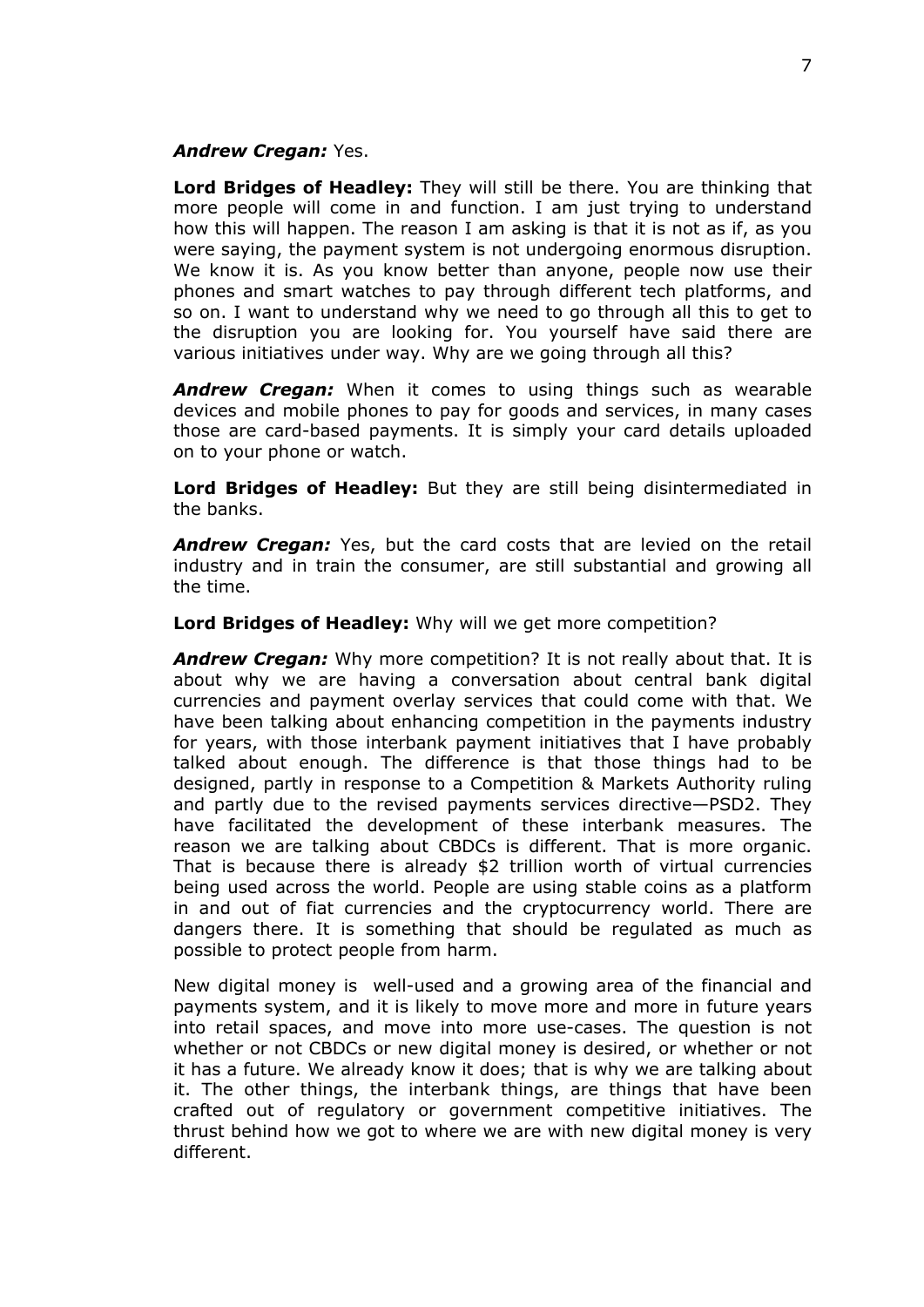Q44 **Lord Bridges of Headley:** In terms of the disruption that this will cause retailers, can you talk us through, in practical terms, what it would mean for one of your members if we introduced the CBDC?

*Andrew Cregan:* Going back to what I said before about the devil being in the detail, it is possible that a CBDC could be introduced for purely wholesale use with no possibility for an individual to have a CBDC account with overlay payment services that they could use as an alternative to commercial bank accounts. In that case there would be no substantial benefit to the retail industry at all. The only way there is, and the only reason I am here, is if it does move into that more retail space, if consumers can use it, and if we see the development of those capabilities and the benefits that they could bring. As I say, the adoption of it will be based on consumer demand.

**Lord Bridges of Headley:** What practical steps would I as a retailer down at the corner shop have to take to accept this new CBDC?

*Andrew Cregan:* That will depend on how the payment service provider designs its overlay service. Could it be QR codes? Is it something I do on my phone? Does it need a card reader? Probably not. It is not a question that I can answer. That is a question for a payment service provider that will go away and develop the proposition.

**Lord Bridges of Headley:** Given you are on the Bank of England advisory committee, what are you advising? Are you pointing to best practice—the Bahamas or somewhere else? Is there somewhere we should look at where this is all operating well or do you literally have a blank sheet of paper?

*Andrew Cregan:* It is exploratory for the Bank of England, and I think it is exploratory for a number of the other markets and countries around the world that are looking at this. It is probably the Chinese that have taken a lead in deciding to move ahead with it.

**Lord Bridges of Headley:** The players here are Visa, Mastercard, and those who have the terminals and the systems already. I keep coming back to the prime objective, as you said, to get more competition in payments. I am trying to see how you can achieve and deliver this, given where we are now and given our place in the market.

*Andrew Cregan:* New digital money is very much a long-term competitive proposition, but then so are the existing initiatives that are being developed by Pay.UK, and the PSR, and open banking. They will take time to reach a critical mass, for retail payments to migrate from their more traditional solutions towards these new solutions. As I say, one of the big drivers behind CBDCs is not created, it is organic. It is already there, and there are millions of users across the world who already do this and use these solutions. The question is: are they likely to grow and expand, and are there benefits for the UK to act early in this area for business, for consumers and for retailers—or do we sit on the sidelines, watch others do it and follow later?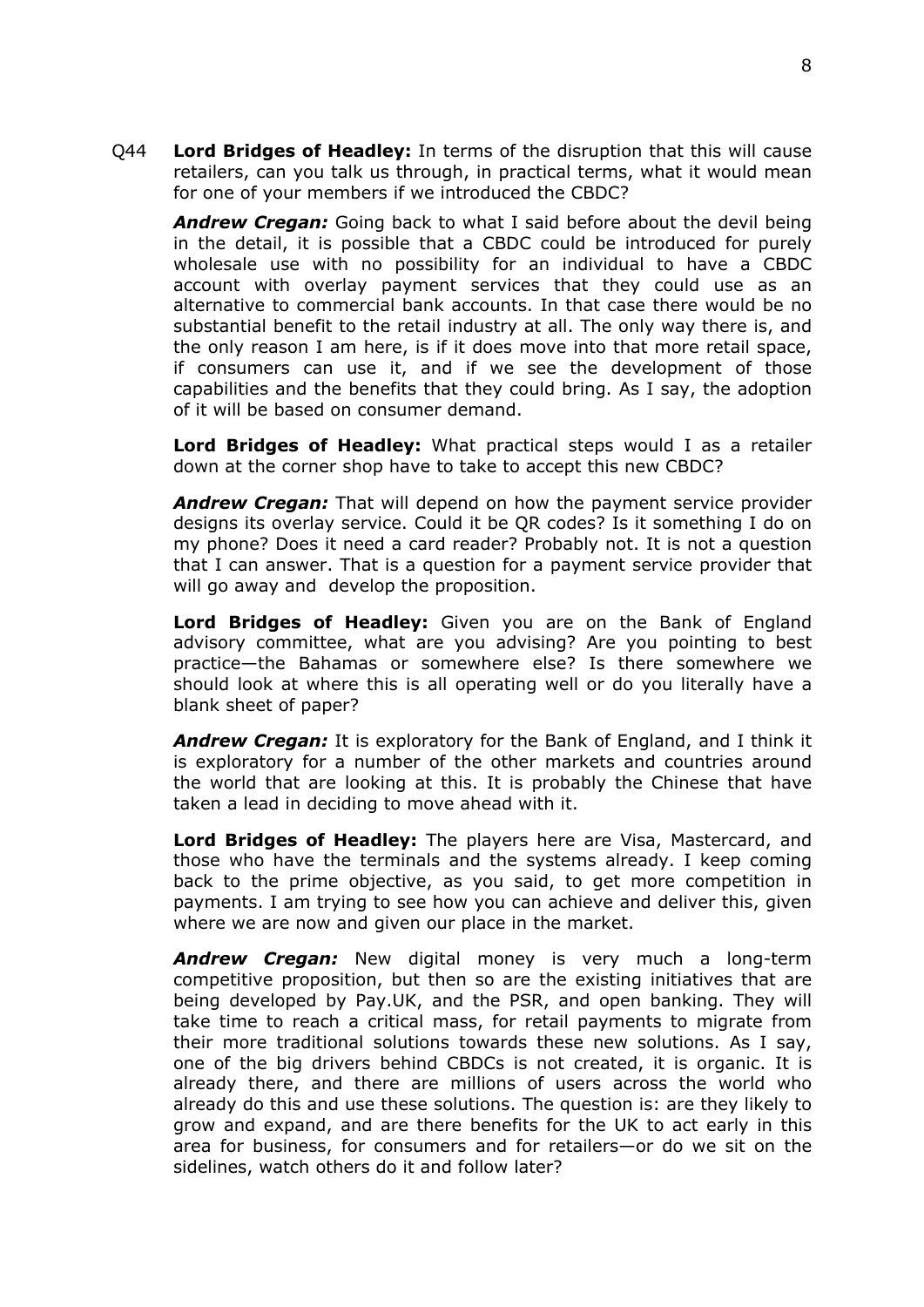**Lord Monks:** That last point seems to be central to the future. Do we watch others gain the lead, in which case we may have to take some risks with some of the things we have been talking about, or are we extremely cautious in terms of protecting our systems? I would have thought, from what you have been saying, that a major advantage in the mind of the British Retail Consortium is to get rid of the charges of Mastercard and Visa—to put it rather crudely—and get rid of that intermediary that you have to pay at the moment. Is it right for me to take that conclusion from what you have said?

*Andrew Cregan:* Yes, that would be a successful outcome. It is something that would provide a significant saving for UK retailers and consumers. That money could be reinvested into UK businesses. It is almost £50 per household that could be spent on goods and services. It is a net export from—or a prevented net import to—the UK economy. The  $£1$  billion that is spent on card fees by UK retailers is something that, with more competitive domestic solutions in place, could be reduced significantly, and that money could be used more effectively within the UK.

Q45 **Lord Monks:** Do you see the digital currency idea foreshadowing the end of cash, with retailers at some stage saying, "No, we only accept digital currency"?

*Andrew Cregan:* I do not see in any way that it substitutes for cash. The competitors to CBDCs are the interbank initiatives and card payments. They are other digital payments. I do not envisage that individuals who have been so reticent over using card payments over the years, or any other forms of new payment that have become more readily available in more recent years, will jump on the CBDC bandwagon and abandon cash. People use cash either for budgetary purposes or for concerns around security or fraud. They use cash for other reasons that will not be affected by the creation of a CBDC.

Q46 **Lord Stern of Brentford:** You have touched on a number of these issues already, so I am asking you to step back and briefly speculate as to where market forces might drive the payment system. You have already referred to a number of innovations that are out there being prepared. Where do you think those market forces will take us on a payment system, and would a CBDC add much to those forces that are in play already? I do not want great detail; step back and just speculate briefly.

*Andrew Cregan:* I can speak only in very broad terms on this anyway. As I say, the available payments architecture for the UK will provide an alternative and additional rail to those that currently exist—those that are regulated by the PSR: the interbank and card rails. Those rails have existed for some time, but more and more is being delivered on top of those interbank rails in terms of the New Payments Architecture and open banking solutions. Those same innovative solutions could be emulated on top of a central bank digital currency. Because of the wider use cases for central bank digital currencies, I guess they potentially have an even